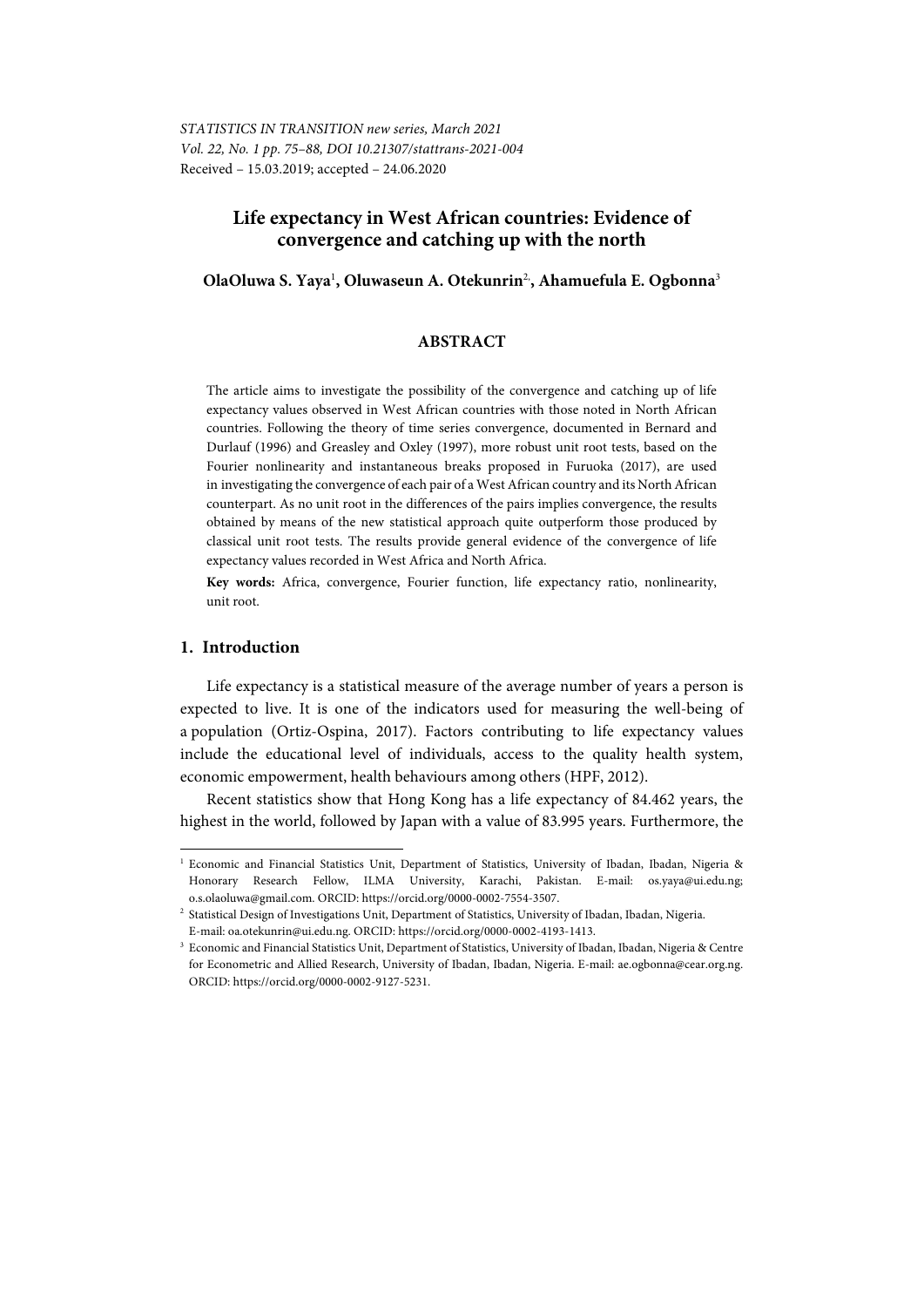life expectancy values of France, Australia, Israel, Iceland, and the United States are 82.74, 82.91, 82.93, 83.06, and 79.50 years, respectively (World Population Review, 2017). The average life expectancy in Europe was 75 years for males and 82 years for females in 2018; Western Europe had 79 years for males and 84 years for females, while Eastern Europe had 69 years for males and 78 years for females. The average life expectancy in Africa in 2019 was 61 years for males and 65 years for females (Statista, 2019). Life expectancy values from the Northern Africa region are higher than those from other regions of Africa. Many African countries, especially West African countries, have low life expectancies because they are still grappling with high underfive mortality rates, extreme poverty, hunger, high level of illiteracy, lack of access to quality medical care, environmental hazards, HIV/AIDS, malaria, road accidents, conflicts, wars, lifestyle diseases, among others (Nkalu and Edeme, 2019; Otekunrin et al. 2019a; Otekunrin et al. 2019b; Uchendu, 2018; Mondal and Shitan, 2013; Wiysonge, 2018). Therefore, this study is motivated by the need to provide evidence-based results that would be beneficial to policymakers in West African countries as they strive towards improving the well-being of their populace.

Kontis et al. (2017) projected future life expectancy in 35 industrialized countries with a Bayesian model ensemble. One of their results showed a 90% probability that life expectancy at birth will be greater than 86.7 years in 2030, among South Korean women. Nmeth and Missov (2018) presented the Gamma-Gompertz-Makeham model as a better alternative to existing techniques for calculating life expectancy values because of its ability to adequately handle right-censoring in the last open-ended age group of a life table, especially, where this group has the highest proportion of the population. They showed the applicability of this model in revising life expectancy trends of historical populations usually used for mortality forecasts. Using high correlations in life expectancy values between females and males over time, and among different countries, Pascariu et al. (2018) proposed the double-gap life expectancy forecasting model to predict life expectancy values and compared their results with two popular approaches.

Stevens et al. (2019) developed a technique for computing a reference life expectancy metric using mathematical simulations. The developed model was able to give accurate predictions of the life expectancy of the United States population. Barthold Jones et al. (2018) developed formal demographic measures for studying relationships between the shared life expectancy of two birth cohort peers, the proportion of their lives expected to overlap, and longevity. Their results showed that almost all changes to mortality schedules that result in higher life expectancies also result in higher proportions of life shared. van Baal et al. (2016) extended the Li-Lee model originally developed for coherent mortality forecasts for a group of populations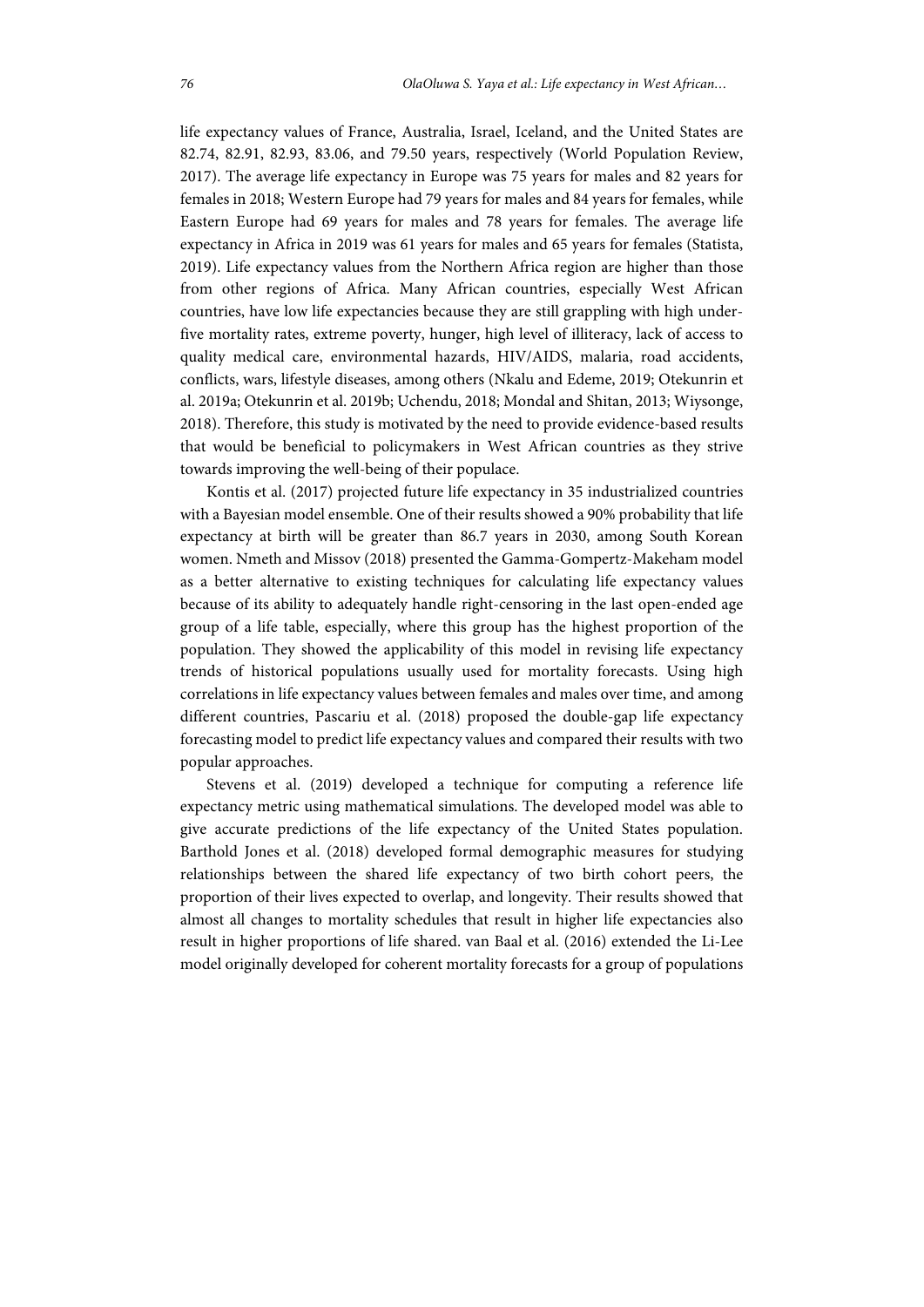by adapting it to forecasts of life expectancy for different educational groups within a population. Using the population aged 65 and above in the Netherlands, the results of the analyses implied an increase in life expectancy for all educational groups coupled with widened differences in life expectancy between educational groups.

Since there are variations in the life expectancy globally based on geographical locations, the present paper, therefore, investigates the possibility of convergence of life expectancy values in West African countries to those of North Africa, utilizing the time series approach (see Bernard and Durlauf, 1996; Greasley and Oxley, 1997; and Cuñado and Pérez de Gracia, 2006; among others). These authors proposed convergence in the time series whenever the difference of natural logs of bigger and smaller magnitude time series is stationary. In this case, the bigger magnitude time series is the life expectancy of countries in North Africa, while the smaller magnitude time series is the life expectancy of countries in West Africa. We then conduct unit root tests on the log differences to establish convergence, in this context. The rejection of the null hypothesis in a given life expectancy difference series implies the impossibility of life expectancy of the West Africa country to meet up with that of the corresponding North Africa in the West and North Africa country pair.

Following Yaya, Ogbonna and Atoi (2019) and Yaya, Ogbonna and Mudida (2019) study, we adopt a battery of ADF-based unit root testing frameworks. We adopt the classical Augmented Dickey-Fuller [ADF] (Dickey and Fuller, 1979) unit root test as a base testing framework, which is known to have limitations in the presence of structural breaks of any form and nonlinearity. Also, the ADF test result is inconsistent in a small sample, since the lag augmentation component is required in the implementation, and such requires a long time series. Furthermore, other robust unit root testing frameworks applied herein include those established in Perron and Vogelsang (1992), Enders and Lee (2012a,b) and Furuoka (2017). These are the ADF with structural break (ADF-SB) test, Fourier ADF (FADF) and FADF with breaks (FADF-SB) tests, respectively. The Fourier ADF induces smooth breaks, unlike the instantaneous break induced by the ADF-SB test of Perron and Vogelsang (1992) ADF-SB test. Our consideration of unit root testing frameworks that incorporate each of Fourier function, structural breaks and both, is informed by our interest to account for plausible nonlinearity and structural breaks. Details of the FADF-SB test and its variant subsets are described in Section 2 that follows.

Following the introductory section, the rest of the paper is structured as follows: Section 2 provides a detailed description of the data and methods employed in the study. Section 3 presents some empirical results and the interpretation of the findings, while Section 4 concludes the paper with some health policy implications.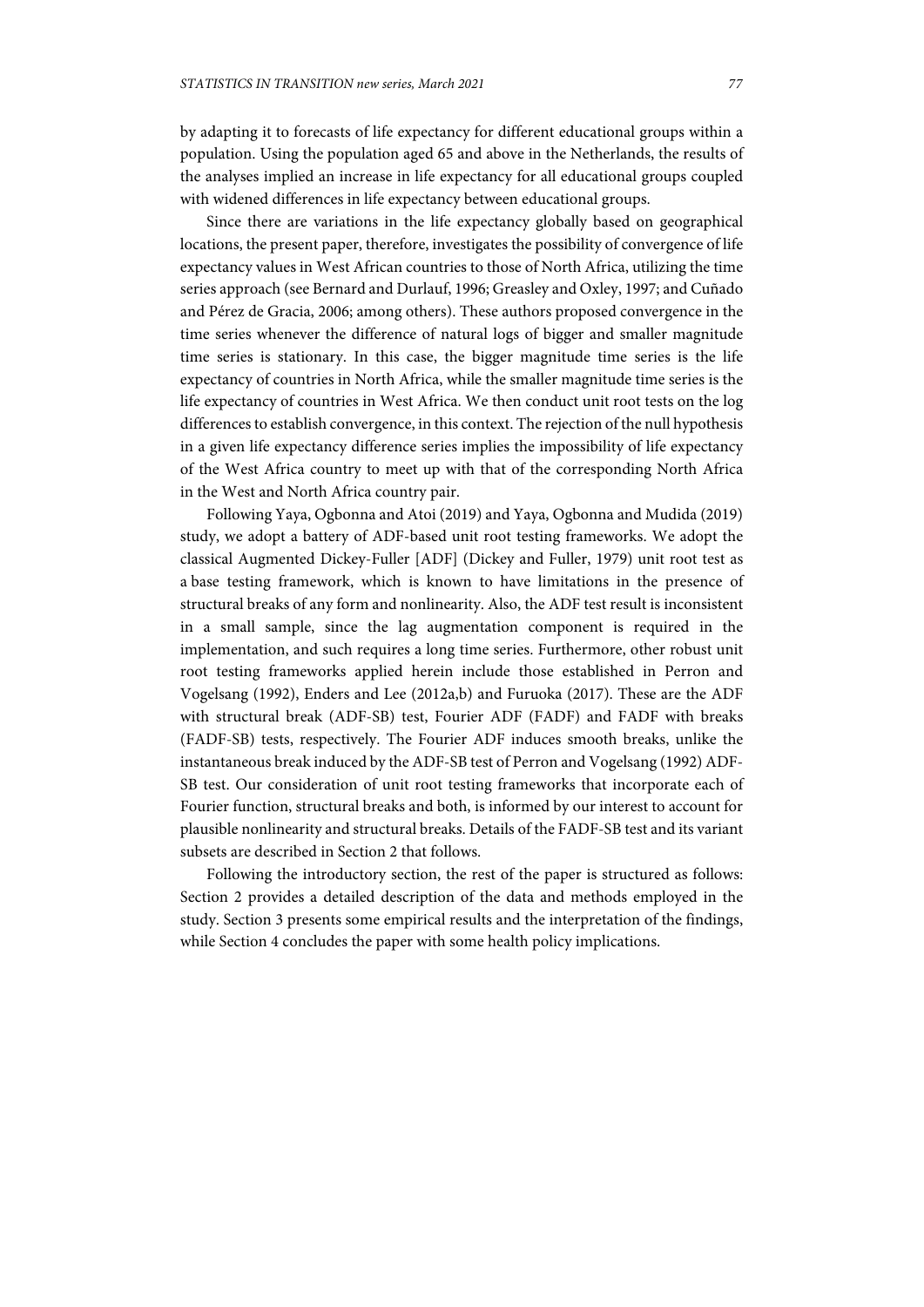## **2. Data and Methods**

The data used in this work are the annual life expectancy at birth for newborn infants in North and West African regions, spanning a period between 1960 and 2016. These estimates were obtained in 2017 by the United Nations Population Division<sup>4</sup>. The sampled countries in the Northern African region are Algeria (ALG), Libya (LBY), Egypt (EGY), Morocco (MOR) and Tunisia (TUN); while those West African countries are Benin (BEN), Burkina Faso (BFA), Cote D'Ivoire (CIV), Mali (MLI), Niger (NER), Nigeria (NGA) and Senegal (SEN). These countries were selected based on geographical locations and disparities, as we reduced the number of paired differences. Meanwhile, North Africa has seven countries in which five countries were selected, while the West African region has 17 countries in which seven countries were selected. The selected African countries are paired - one from the Northern African region and the other from the Western African region.

Consequently, given that there are five (5) selected North African countries and seven (7) selected West African countries, our sample, therefore, comprises a total of thirty-five (35) of such paired samples. The differences between the log-transformed annual life expectancy of the paired African countries (one North African country and one West African country) are obtained. The time series of these obtained differences in life expectancy between the African country pairs are thereafter examined for the presence of unit root, as a test for the plausibility of convergence of the annual life expectancy of the West African counties to their Northern counterparts, which have been earlier shown to have higher life expectancies.

The methodology for convergence of life expectancy is similar to that of income convergence defined in Bernard and Durlauf (1996) and Greasley and Oxley (1997). This framework is widely applied in convergence and catching up theory, where the difference in life expectancy is given as,

$$
\lim_{K \to \infty} E(y_{i,t+k} - y_{j,t+k} | I_t) = \lim_{K \to \infty} E(IG_{ij,t+k} | I_t) = 0 \tag{1}
$$

where *E* is the expectation operation on the difference,  $IG_{ij,t}$  between the two time series, *i* and *j* in the year  $t$ ;  $y_{i,t}$  is the logarithm of life expectancy of a North African country, while  $y_{i,t}$  is the life expectancy of a country in the West African region.  $I_t$  is information available up to time  $t$ . The null hypothesis of convergence of life expectancy of any West African country to that of a North African country is rejected if the long-term predicted life expectancy gap has a unit root, otherwise, the hypothesis of possible convergence is not rejected.

l

<sup>4</sup> World Population Prospects: 2017 Revision.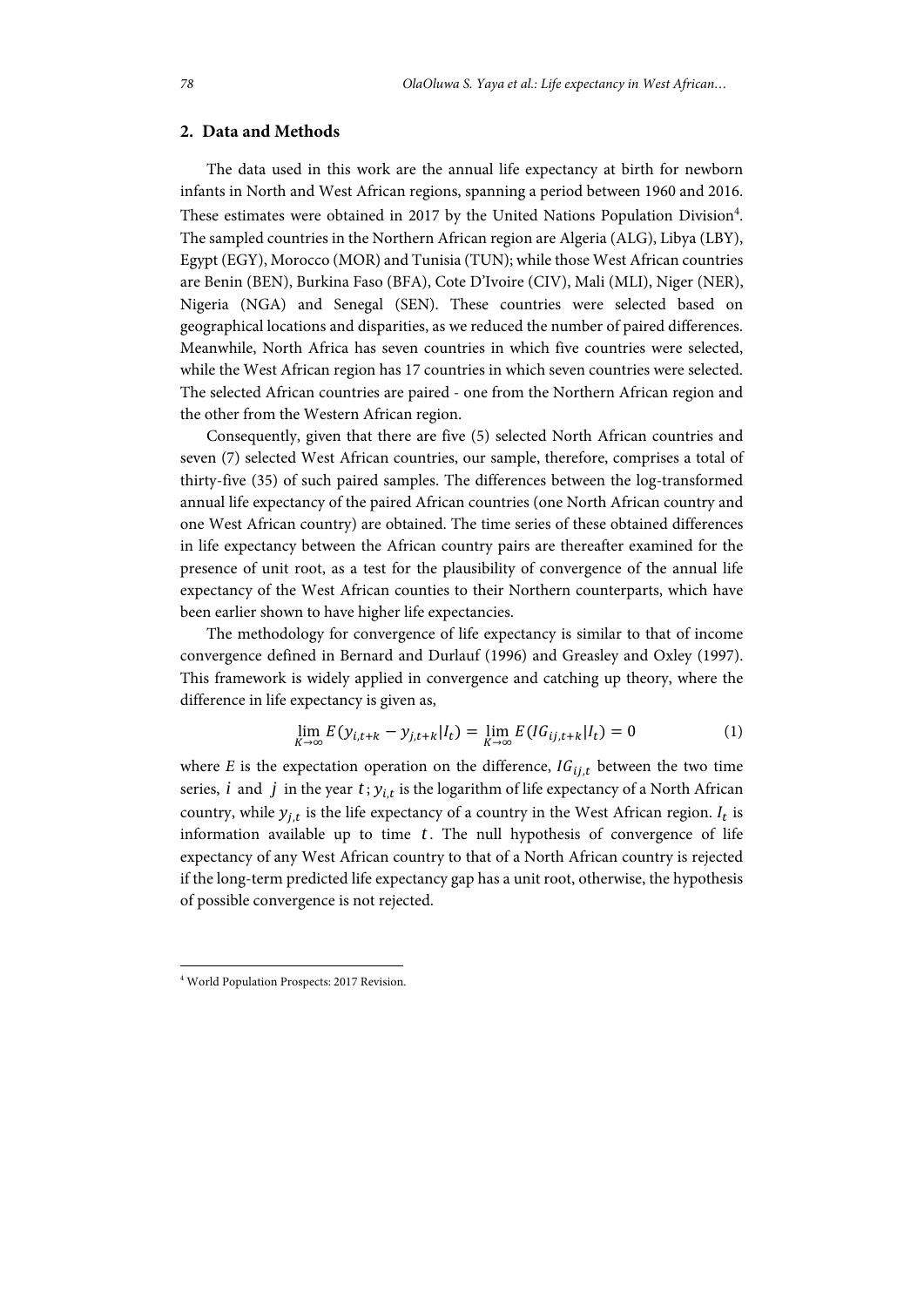Empirically, to test for a unit root in the differences defined in (1), we adopt an unrestricted ADF-based model with Fourier functions proposed by Furuoka (2017), which has also been applied to several times series in extant literature (see Yaya, Ogbonna and Atoi, 2019; Yaya, Ogbonna and Mudida, 2019; among others). This is the Fourier Augmented Dickey-Fuller with structural break (FADF-SB) test, given by the testing regression,

$$
\Delta y_t = \mu + \beta t + \gamma_1 \sin(2\pi kt/N) + \gamma_2 \cos(2\pi kt/N) + \delta DU_t + \theta D(T_B)_t
$$
  
+ 
$$
(\rho - 1) y_{t-1} + \sum_{i=1}^p c_i \Delta y_{t-i} + \varepsilon_t
$$
 (2)

where  $\Delta = (1 - B)$  and  $\pi = 3.1416$ ;  $\mu$  represents the constant term;  $\beta$  and  $\rho$  are, respectively, the slope parameters for the trend term *t* and the lagged dependent variable  $y_t$ , with  $\rho = 1$  indicating unit root;  $\gamma_1$  *and*  $\gamma_2$  are the Fourier function slope parameters; *k* is the Fourier frequency; *N* is the number of observations;  $T<sub>B</sub>$  indicates the point of observed structural break;  $\delta$  and  $\theta$  are, respectively, the slope parameters for the structural break dummy  $(DU_t)$  and the one-time break dummy  $(D(T_R))$ . We define  $DU_t = 1$  if  $t > T_B$  and  $DU_t = 0$ , otherwise; and  $D(T_B) = 1$  whenever  $t = T_B$  and  $D(T_B) = 0$ , otherwise. From the test regression in (2), in the absence of structural break dummies (where the structural break is not significant), the FADF-SB test reduces to the FADF test, and similarly in the testing regression. Also, whenever the Fourier parameters  $\gamma_1$  and  $\gamma_2$  are not significantly different from 0, the FADF test further reduces to the classical ADF test. In the FADF-SB test, insignificancy of Fourier parameters alone calls for testing ADF-SB regression in judging unit root. Thus, we have three other variants of FADF-SB tests: FADF, ADF-SB and ADF unit root tests. For details about each of these tests, readers are referred, respectively, to Enders and Lee (2012a, 2012b), Perron and Vogelsang (1992) and Dickey and Fuller (1979).

The preference for a test over the others is not arbitrarily or trivially implied on the basis of rejecting the null of a unit root. Preference for model adequacy is, however, made in a more formal way using the F-test as suggested by Furuoka (2017). This approach entails a comparison of a restricted model with an unrestricted model, and is given by:

$$
F = \frac{(SSR_0 - SSR_1)/q}{SSR_1/(T-r)}
$$
\n(3)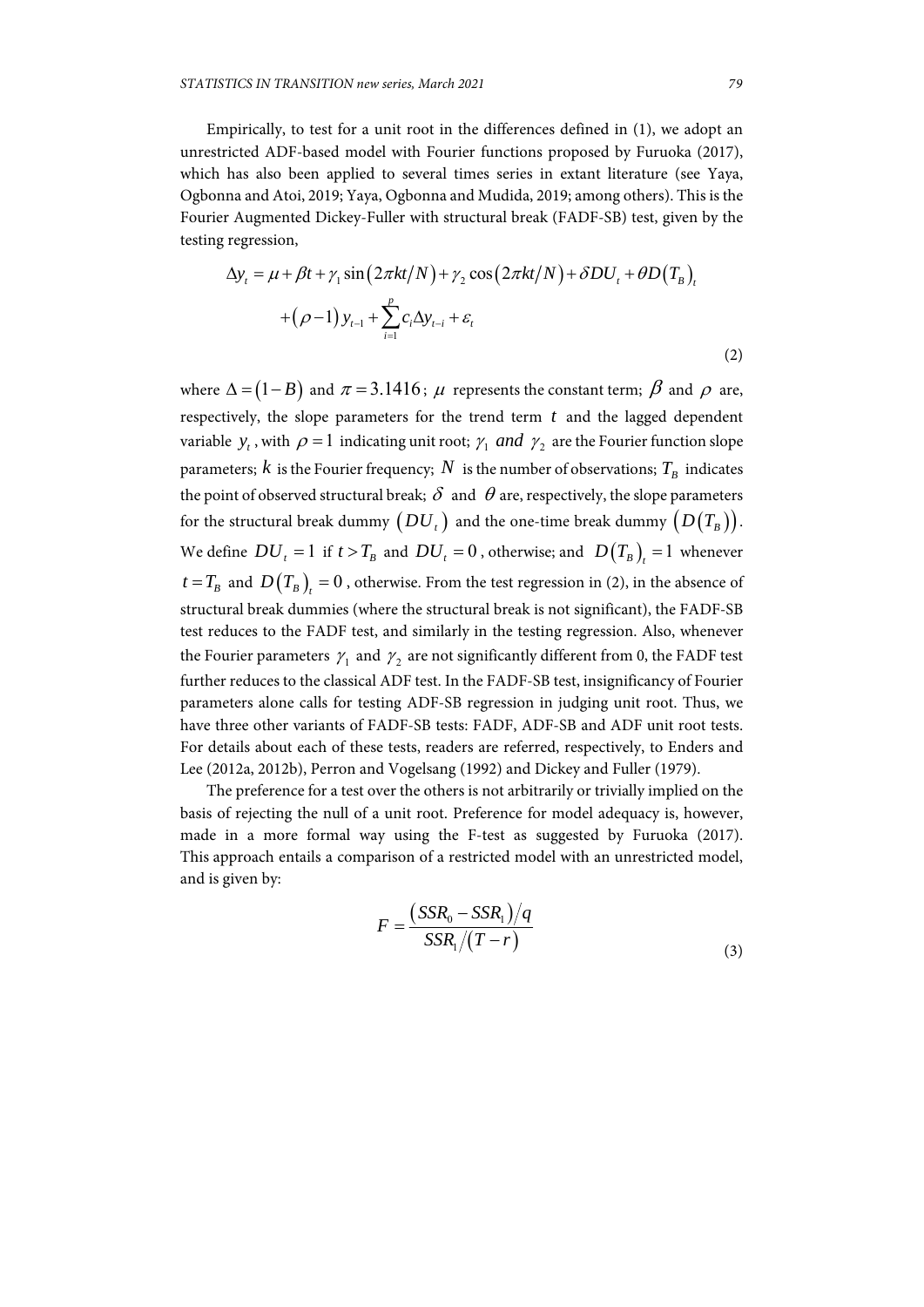where  $SSR_0$  and  $SSR_1$  represent the sum of squares residuals (SSR) from the restricted and the unrestricted models, respectively;  $q$  and  $r$  are, respectively, the number of restrictions in the restricted model and the number of regressors in the unrestricted model. By this, the ADF regression model is perceived as the restricted ADF-SB model whenever the series is not characterized by the presence of structural breaks. In the same vein, the ADF regression model is a restricted FADF model whenever the Fourier function parameters are not significant. For the FADF-SB model case, the ADF regression is a restricted FADF-SB model whenever both nonlinearity and structural breaks are absent. The FADF model, in a similar manner, is a restricted FADF-SB model when there is no structural break in the series. Finally, the ADF-SB could be considered a restricted FADF-SB model whenever nonlinearity functional form is absent. These combinations of restricted and unrestricted models result in five pairs, which are tested using the F-test. They include  $F_{(F\Delta DF, \Delta DF)}$ ,  $F_{(ADF-SB, \Delta DF)}$ ,  $F_{(F\Delta DF-SB, \Delta DF)}$ ,  $F_{(FADF-SB, FADF)}$  and  $F_{(FADF-SB, ADF-SB)}$  tests, and serve as robustness checks in this paper.

### **3. Empirical Findings**

We commence the unit root test of the differences of the log-transformed series for each of the thirty-five (35) paired life expectancy samples from the classical ADF test viewpoint. This is examined under three different ADF model structures – model with no regressors, model with constant only and model with constant and trend; with automatic lag selection option. We, however, are only interested in the model with the most negative significant t-statistics among the three model structures, and thus, interpret the result of the same. In line with the aforementioned criteria, the model with constant and trend seems to be mostly preferred except in the cases of LBY-BFA, EGY-NER, and TUN-NGA, where the model with constant only is preferred, and MOR-NER, TUN-BFA, TUN-MLI and TUN-SEN, where the model with no regressor is preferred. The classical ADF test (see Table 1) suggests that most of the paired differences have unit roots.

| <b>Differences</b> | No regressor | <b>Constant only</b> | <b>Constant with trend</b> |
|--------------------|--------------|----------------------|----------------------------|
| ALG-BEN            | 0.6208[6]    | $-1.5726[6]$         | $-2.4617[6]$               |
| ALG-BFA            | $-0.3450[6]$ | $-4.6970[3]$         | $-4.8085[5]$               |
| ALG-CIV            | 1.1854[7]    | $-4.6255[5]$         | $-5.1855[5]$               |
| $ALG-MLI$          | $-1.7767[6]$ | 0.2517[6]            | $-2.8899[9]$               |
| ALG-NER            | $-1.4155[3]$ | $-1.7293[3]$         | $-1.9979[3]$               |
| ALG-NGA            | $-0.6069[3]$ | $-3.8014[5]$         | $-3.9154[5]$               |
| ALG-SEN            | $-1.0990[6]$ | $-1.2432[6]$         | $-4.5188[10]$              |

**Table 1.** Classical ADF tests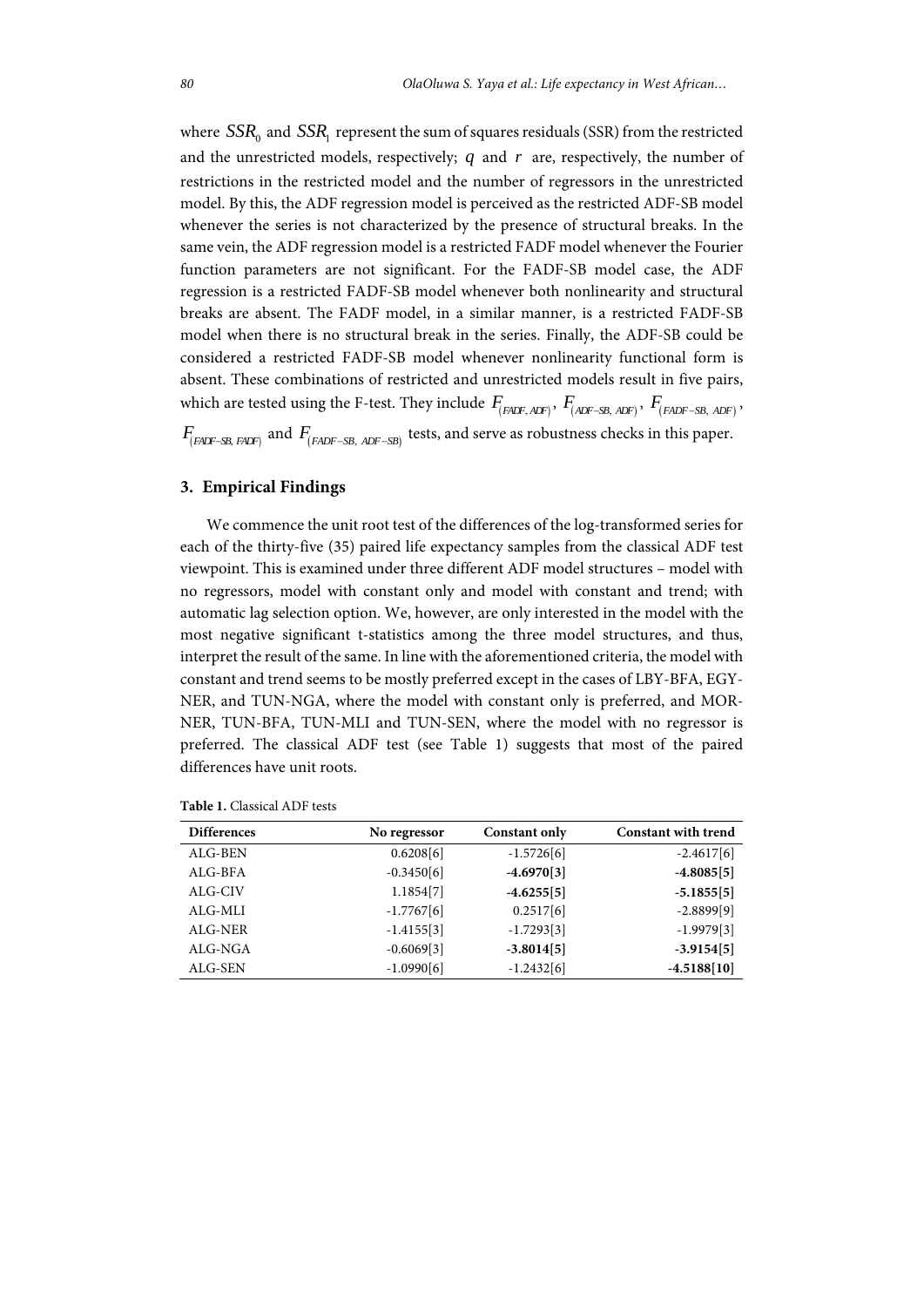| <b>Differences</b> | No regressor | <b>Constant only</b> | <b>Constant with trend</b> |
|--------------------|--------------|----------------------|----------------------------|
| LBY-BEN            | $-1.9699[3]$ | $-2.1341[3]$         | $-4.0889[3]$               |
| LBY-BFA            | $-1.4873[3]$ | $-1.8121[3]$         | $-0.9751[10]$              |
| LBY-CIV            | $-0.4854[3]$ | $-2.2175[3]$         | $-2.2347[3]$               |
| LBY-MLI            | $-2.0600[4]$ | $-0.0651[4]$         | $-2.6865[4]$               |
| <b>LBY-NER</b>     | $-2.5402[5]$ | $-2.6562[5]$         | $-2.8803[5]$               |
| LBY-NGA            | $-1.1824[3]$ | $-1.9195[3]$         | $-1.5517[3]$               |
| LBY-SEN            | $-1.9024[4]$ | $-0.3177[4]$         | $-4.3651[3]$               |
| <b>EGY-BEN</b>     | $-2.3632[6]$ | $-0.0756[6]$         | $-4.1869[3]$               |
| EGY-BFA            | $-1.2552[6]$ | $-0.1678[6]$         | $-6.0723[3]$               |
| <b>EGY-CIV</b>     | $-0.1175[4]$ | $-2.1008[4]$         | $-6.0627[3]$               |
| EGY-MLI            | $-2.0720[6]$ | 0.4590[6]            | $-5.2433[3]$               |
| <b>EGY-NER</b>     | $-0.7945[5]$ | $-3.5876[3]$         | $-2.3110[3]$               |
| EGY-NGA            | 0.3194[5]    | $-4.1738[3]$         | $-7.2086[3]$               |
| <b>EGY-SEN</b>     | $-2.1840[6]$ | $-2.5185[3]$         | $-5.5084[3]$               |
| <b>MOR-BEN</b>     | $-0.2056[3]$ | $-2.7751[3]$         | $-3.0619[3]$               |
| MOR-BFA            | $-1.0178[6]$ | $-2.9752[3]$         | $-3.9615[5]$               |
| MOR-CIV            | 0.9926[6]    | $-4.0205[3]$         | $-5.7309[3]$               |
| MOR-MLI            | $-2.0190[6]$ | $-0.8639[6]$         | $-5.0506[3]$               |
| <b>MOR-NER</b>     | $-2.4056[3]$ | $-0.9971[3]$         | $-2.1025[3]$               |
| MOR-NGA            | $-0.4574[3]$ | $-2.8659[3]$         | $-4.0597[3]$               |
| <b>MOR-SEN</b>     | $-2.3161[6]$ | $-3.0854[6]$         | $-4.9771[5]$               |
| <b>TUN-BEN</b>     | $-0.5022[3]$ | $-3.1105[3]$         | $-2.5215[3]$               |
| TUN-BFA            | $-0.8243[3]$ | $-1.8103[3]$         | $-0.1028[3]$               |
| <b>TUN-CIV</b>     | $-0.8385[3]$ | $-2.2856[3]$         | $-3.1636[3]$               |
| <b>TUN-MLI</b>     | $-1.7446[3]$ | $-0.5202[3]$         | $-0.8679[6]$               |
| <b>TUN-NER</b>     | $-1.8710[3]$ | $-3.4057[4]$         | $-4.4992[4]$               |
| <b>TUN-NGA</b>     | $-1.4505[3]$ | $-2.3456[3]$         | $-1.3866[3]$               |
| <b>TUN-SEN</b>     | $-1.3240[6]$ | 0.2893[6]            | $-1.2203[6]$               |

|  |  | Table 1. Classical ADF tests (cont.) |  |
|--|--|--------------------------------------|--|
|--|--|--------------------------------------|--|

Note: In bold denotes rejection of the null hypothesis of unit root at 5% level.

Contrasting the classical ADF test results (Table 1) with the ADF test, where the lag specification is restricted to unity (see the second column in Table 2), we find that the stance of the latter differs markedly from the former, as only ALG-BFA was found to have a unit root. This suggests the dependence of the ADF unit root test on the lag specification and its sensitivity to the choice of lag, which limits the power of the conventional classical ADF test. In a bid to overcome this limitation, the FADF, ADF-SB, and FADF-SB tests are employed. The FADF test, which incorporates the ADF test in a Fourier framework, suggests stationarity of the log-transformed series in all cases except in ALG-BFA. However, both ADF-SB (which incorporates structural breaks in the ADF test framework) and FADF-SB (which accounts for structural breaks and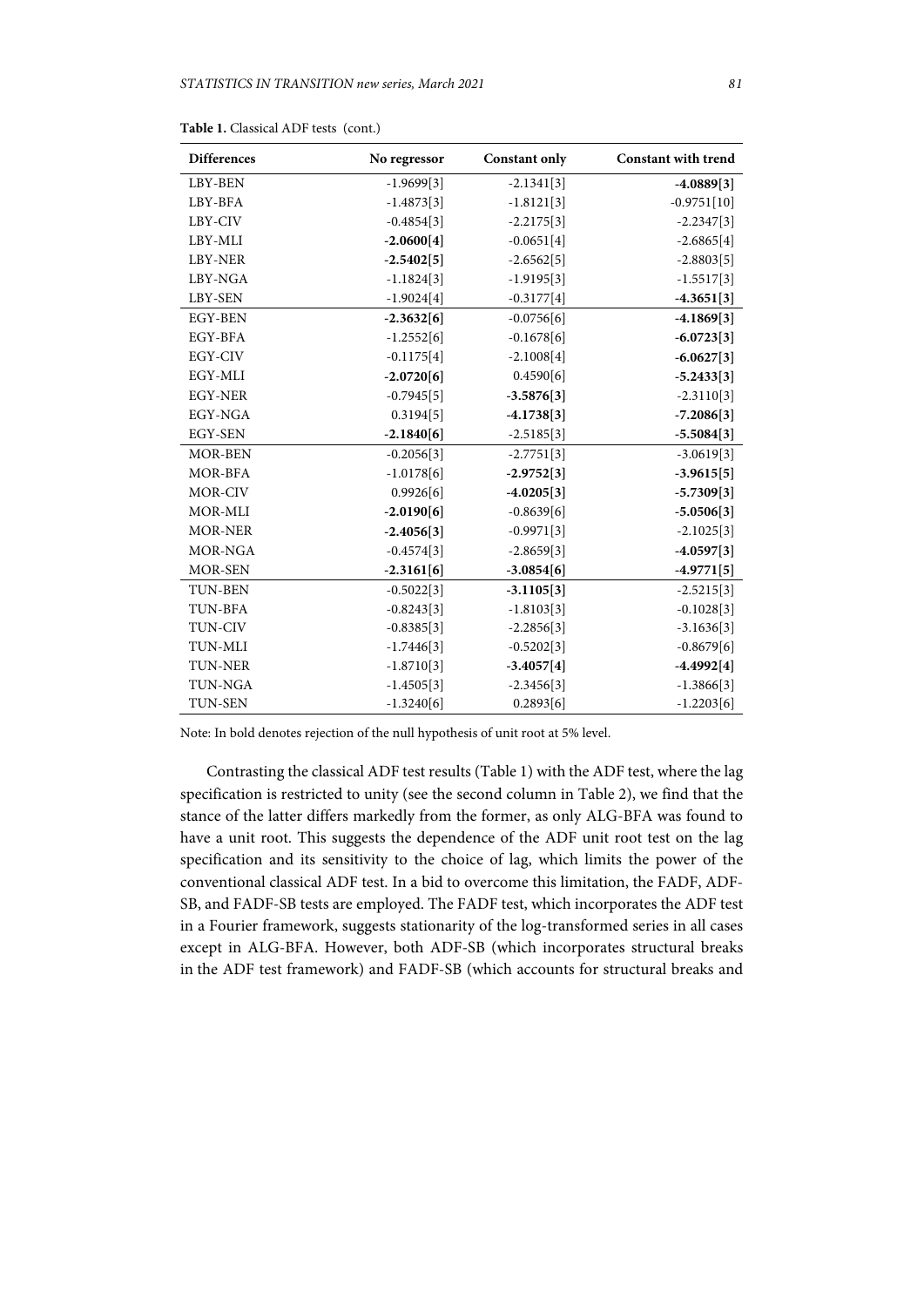incorporates a Fourier function in the ADF testing framework) agree on the stationarity stance of the paired differences in all the cases considered. Except for the case of ALG-BFA, all four unit root tests suggest stationarity of all the paired differences. It appears that the incorporation of structural breaks in the unit root testing framework further improves the power of tests for both ADF and FADF tests.

| <b>Differences</b> | <b>ADF</b> | <b>FADF</b>      |          | <b>ADF-SB</b> |                   | <b>FADF-SB</b> |       |                   |                |          |
|--------------------|------------|------------------|----------|---------------|-------------------|----------------|-------|-------------------|----------------|----------|
|                    | t stat.    | k                | t stat.  | $T_B$         | $\lambda_{\rm B}$ | t stat.        | $T_B$ | $\lambda_{\rm B}$ | k              | t stat.  |
| ALG-BEN            | $-4.451$   | $\overline{2}$   | $-5.000$ | 2002          | 0.75              | $-5.495$       | 1968  | 0.16              | 1              | $-7.014$ |
| ALG-BFA            | $-2.532$   | $\mathbf{1}$     | $-4.278$ | 2015          | 0.98              | $-4.606$       | 2015  | 0.98              | $\mathbf{1}$   | $-5.206$ |
| ALG-CIV            | $-4.646$   | $\mathbf{1}$     | $-5.375$ | 2011          | 0.91              | $-5.999$       | 2011  | 0.91              | $\mathbf{1}$   | $-6.370$ |
| ALG-MLI            | $-5.156$   | $\overline{2}$   | $-5.718$ | 1992          | 0.58              | $-7.124$       | 1992  | 0.58              | $\overline{2}$ | $-7.957$ |
| ALG-NER            | $-4.725$   | $\overline{2}$   | $-5.063$ | 2006          | 0.82              | $-5.545$       | 1972  | 0.23              | $\mathbf{1}$   | $-7.853$ |
| ALG-NGA            | $-4.869$   | $\mathbf{1}$     | $-5.845$ | 1987          | 0.49              | $-7.160$       | 1987  | 0.49              | $\mathbf{1}$   | $-7.228$ |
| ALG-SEN            | $-4.480$   | $\overline{2}$   | $-4.968$ | 2001          | 0.74              | $-5.617$       | 2001  | 0.74              | $\overline{2}$ | $-5.825$ |
| LBY-BEN            | $-4.043$   | $\mathbf{1}$     | $-5.468$ | 2014          | 0.96              | $-6.397$       | 2014  | 0.96              | $\mathbf{1}$   | $-6.760$ |
| LBY-BFA            | $-4.527$   | $\overline{2}$   | $-4.776$ | 1996          | 0.65              | $-7.368$       | 1996  | 0.65              | $\overline{c}$ | $-7.230$ |
| LBY-CIV            | $-4.874$   | $\overline{2}$   | $-5.536$ | 1991          | 0.56              | $-6.863$       | 1991  | 0.56              | $\overline{c}$ | $-7.146$ |
| LBY-MLI            | $-4.741$   | $\overline{2}$   | $-5.131$ | 2005          | 0.81              | $-5.507$       | 1971  | 0.21              | $\mathbf{1}$   | $-7.310$ |
| LBY-NER            | $-4.872$   | $\mathbf{1}$     | $-5.841$ | 1986          | 0.47              | $-6.642$       | 1986  | 0.47              | $\mathbf{1}$   | $-6.857$ |
| LBY-NGA            | $-4.913$   | $\overline{2}$   | $-5.578$ | 2000          | 0.72              | $-6.328$       | 2000  | 0.72              | $\overline{2}$ | $-6.658$ |
| LBY-SEN            | $-4.569$   | $\mathbf{1}$     | $-5.989$ | 2012          | 0.93              | $-6.713$       | 2012  | 0.93              | $\mathbf{1}$   | $-7.041$ |
| EGY-BEN            | $-4.842$   | $\overline{2}$   | $-5.270$ | 1995          | 0.63              | $-7.709$       | 1995  | 0.63              | $\overline{2}$ | $-7.818$ |
| EGY-BFA            | $-4.977$   | $\mathbf{1}$     | $-5.242$ | 2009          | 0.88              | $-6.258$       | 1975  | 0.28              | $\mathbf{1}$   | $-6.670$ |
| EGY-CIV            | $-5.059$   | $\overline{2}$   | $-5.442$ | 2004          | 0.79              | $-5.876$       | 1970  | 0.19              | $\mathbf{1}$   | $-7.757$ |
| EGY-MLI            | $-5.451$   | $\mathbf{1}$     | $-6.086$ | 1985          | 0.46              | $-6.622$       | 1988  | 0.51              | $\overline{c}$ | $-6.832$ |
| <b>EGY-NER</b>     | $-4.697$   | $\overline{2}$   | $-5.393$ | 1999          | 0.70              | $-6.180$       | 1999  | 0.70              | $\overline{c}$ | $-6.508$ |
| EGY-NGA            | $-4.872$   | $\mathbf{1}$     | $-6.120$ | 2011          | 0.91              | $-6.350$       | 1979  | 0.35              | $\mathbf{1}$   | $-6.616$ |
| <b>EGY-SEN</b>     | $-4.540$   | $\overline{2}$   | $-4.923$ | 1994          | 0.61              | $-7.135$       | 1994  | 0.61              | $\mathbf{1}$   | $-7.420$ |
| <b>MOR-BEN</b>     | $-4.548$   | $\mathbf{1}$     | $-4.823$ | 2008          | 0.86              | $-5.599$       | 1974  | 0.26              | $\mathbf{1}$   | $-6.789$ |
| MOR-BFA            | $-5.043$   | $\overline{2}$   | $-6.083$ | 1989          | 0.53              | $-6.735$       | 1989  | 0.53              | $\mathbf{1}$   | $-6.879$ |
| MOR-CIV            | $-4.828$   | $\mathbf{1}$     | $-6.098$ | 1987          | 0.49              | $-6.088$       | 1987  | 0.49              | $\overline{2}$ | $-6.655$ |
| MOR-MLI            | $-4.679$   | $\overline{2}$   | $-5.259$ | 1998          | 0.68              | $-6.685$       | 1998  | 0.68              | $\overline{2}$ | $-6.896$ |
| <b>MOR-NER</b>     | $-4.579$   | $\mathbf{1}$     | $-5.587$ | 2005          | 0.81              | $-5.840$       | 2012  | 0.93              | $\mathbf{1}$   | $-6.380$ |
| MOR-NGA            | $-4.971$   | $\overline{2}$   | $-5.510$ | 1993          | 0.60              | $-7.157$       | 1993  | 0.60              | $\overline{c}$ | $-8.102$ |
| <b>MOR-SEN</b>     | $-4.487$   | $\mathbf{1}$     | $-4.759$ | 2007          | 0.84              | $-5.575$       | 1973  | 0.25              | $\mathbf{1}$   | $-6.879$ |
| <b>TUN-BEN</b>     | $-4.999$   | $\mathbf{1}$     | $-6.082$ | 1988          | 0.51              | $-7.071$       | 1988  | 0.51              | $\mathbf{1}$   | $-7.475$ |
| TUN-BFA            | $-4.621$   | $\boldsymbol{2}$ | $-5.198$ | 2002          | 0.75              | $-5.669$       | 1968  | 0.16              | 1              | $-7.143$ |
| <b>TUN-CIV</b>     | $-4.691$   | $\overline{2}$   | $-5.065$ | 1997          | 0.67              | $-6.710$       | 1997  | 0.67              | $\mathbf{1}$   | $-6.937$ |
| TUN-MLI            | $-4.600$   | $\mathbf{1}$     | $-5.649$ | 2009          | 0.88              | $-6.029$       | 2011  | 0.91              | $\mathbf{1}$   | $-6.615$ |
| <b>TUN-NER</b>     | $-5.408$   | $\overline{2}$   | $-5.806$ | 1992          | 0.58              | $-7.666$       | 1992  | 0.58              | $\overline{2}$ | $-8.388$ |
| TUN-NGA            | $-4.691$   | $\mathbf{1}$     | $-4.933$ | 2006          | 0.82              | $-6.090$       | 1972  | 0.23              | $\mathbf{1}$   | $-6.985$ |
| <b>TUN-SEN</b>     | $-4.811$   | 1                | $-5.874$ | 1987          | 0.49              | $-6.766$       | 1987  | 0.49              | $\mathbf{1}$   | $-7.195$ |

**Table 2.** Fourier ADF Break tests

In bold denotes rejection of the null hypothesis of unit root at a 5% level. For details about this test as well as critical regions, see Furuoka (2017).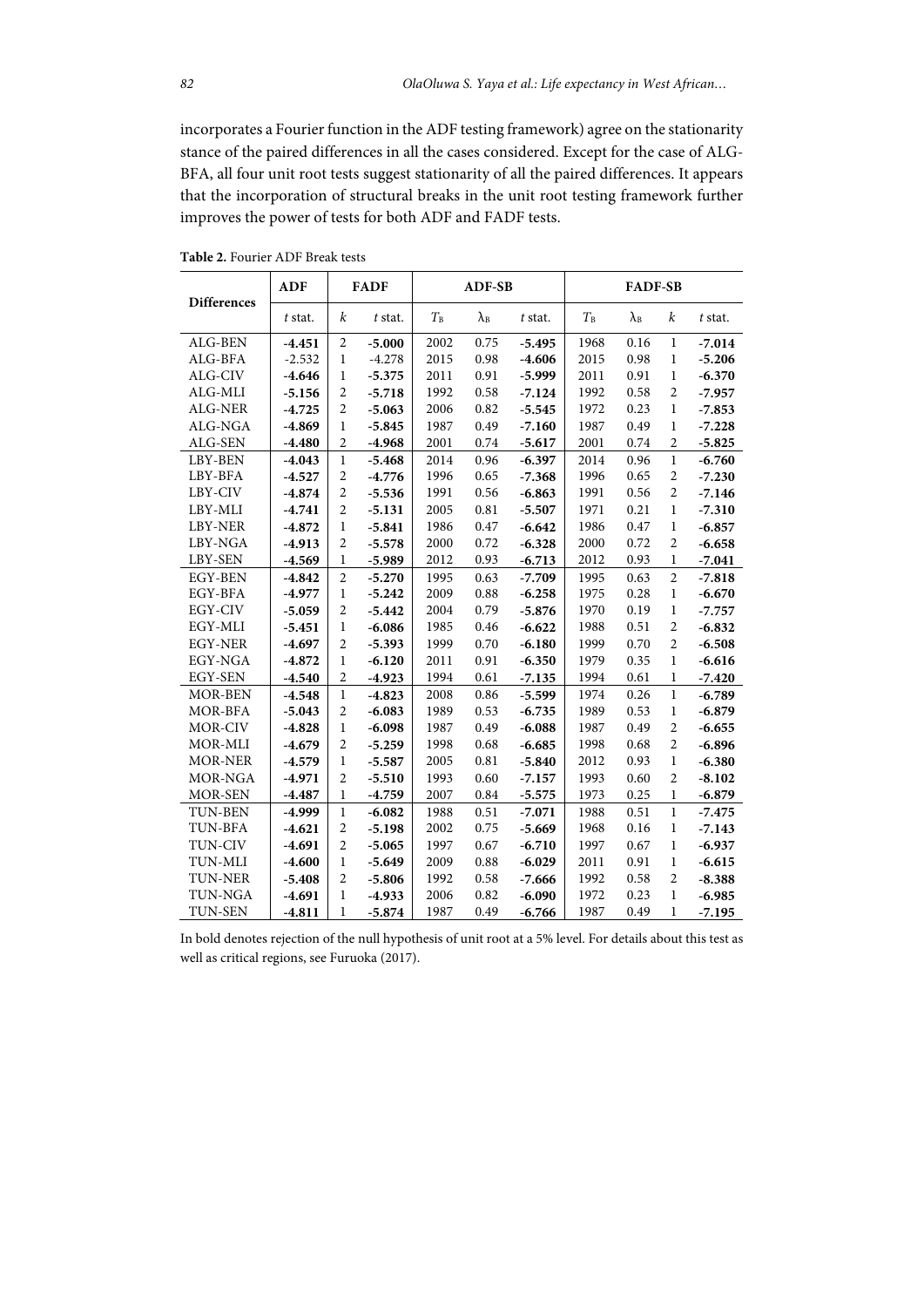Having shown that the paired differences in all cases considered are stationary, we further subject the contending unit root tests to some reliability tests, as a robustness check. This is by way of ascertaining the unit test that would be most appropriate for determining the stationarity stance of the paired differences. In this regard, we compare the performance of five pairs (restricted and unrestricted model constructs) of unit root tests using the F-statistics (see Table 3).  $F_{(FADF, ADF)}$  tests whether the improvement of the FADF (unrestricted model construct) test over the ADF (restricted model construct) test is significant. We find statistically significant improvement of the FADF over the ADF unit root regression in only two (2) of the thirty-five (35) considered cases, and these include ALG\_BFA and LBY-SEN. This is indicative of the relative similarity in the decision reached by both FADF and ADF unit root tests. On the other hand,  $F_{(ADF-SB, ADF)}$  and  $F_{(FADF-SB, ADF)}$  reveal the statistically significant improvement of ADF-SB and FADF-SB tests, respectively, over the ADF test, in all cases for the former and thirty-two (32) cases for the latter. Similarly, the FADF-SB unit root test is observed to be more reliable in comparison with FADF and ADF-SB, as it outperformed both in thirty-two (32) and thirty-one (31) cases, respectively. Both ADF-SB and FADF-SB are found to be more reliable than the ADF and FADF tests. It is evident here that the decision on the stationarity, or otherwise, of the paired differences based on the FADF-SB unit root test is more reliable (see Table 3). This outperformance over other conventional unit root tests is again upheld (see Furuoka, 2017; Yaya, Ogbonna and Mudida, 2019; among others), as it hinges on accounting for both nonlinearity and plausible presence of structural breaks. Adopting a battery of reliable unit root testing frameworks would also enhance researchers' decisions.

| <b>Differences</b> | (FADF, ADF) | F.<br>$(ADF-SB, ADF)$ | $F_{(FADF-SB, ADF)}$ | $F_{(FADF-SB,\ FADF)}$ | $F_{(FADF-SB,\,ADF-\frac{1}{2})}$ |
|--------------------|-------------|-----------------------|----------------------|------------------------|-----------------------------------|
| ALG-BEN            | 2.557       | 9.703                 | 6.642                | 9.840                  | 12.948                            |
| ALG-BFA            | 7.296       | 17.936                | 10.923               | 11.536                 | 2.709                             |
| ALG-CIV            | 3.039       | 16.122                | 9.593                | 14.535                 | 18.941                            |
| ALG-MLI            | 2.583       | 24.235                | 16.232               | 27.224                 | 31.570                            |
| ALG-NER            | 1.673       | 8.937                 | 8.600                | 14.632                 | 16.406                            |
| ALG-NGA            | 4.173       | 23.622                | 13.990               | 20.600                 | 26.858                            |
| ALG-SEN            | 2.424       | 10.279                | 6.089                | 8.993                  | 9.936                             |
| LBY-BEN            | 6.008       | 12.488                | 7.603                | 7.634                  | 0.432                             |
| LBY-BFA            | 1.654       | 25.071                | 12.816               | 22.578                 | 25.490                            |
| LBY-CIV            | 2.928       | 22.370                | 13.815               | 22.260                 | 27.107                            |
| LBY-MLI            | 1.906       | 7.308                 | 6.784                | 10.921                 | 12.679                            |
| <b>LBY-NER</b>     | 4.119       | 22.621                | 13.774               | 20.310                 | 26.291                            |
| LBY-NGA            | 2.986       | 12.286                | 7.341                | 10.574                 | 11.089                            |
| LBY-SEN            | 6.293       | 9.479                 | 6.119                | 4.967                  | 12.095                            |

**Table 3.** Robustness checks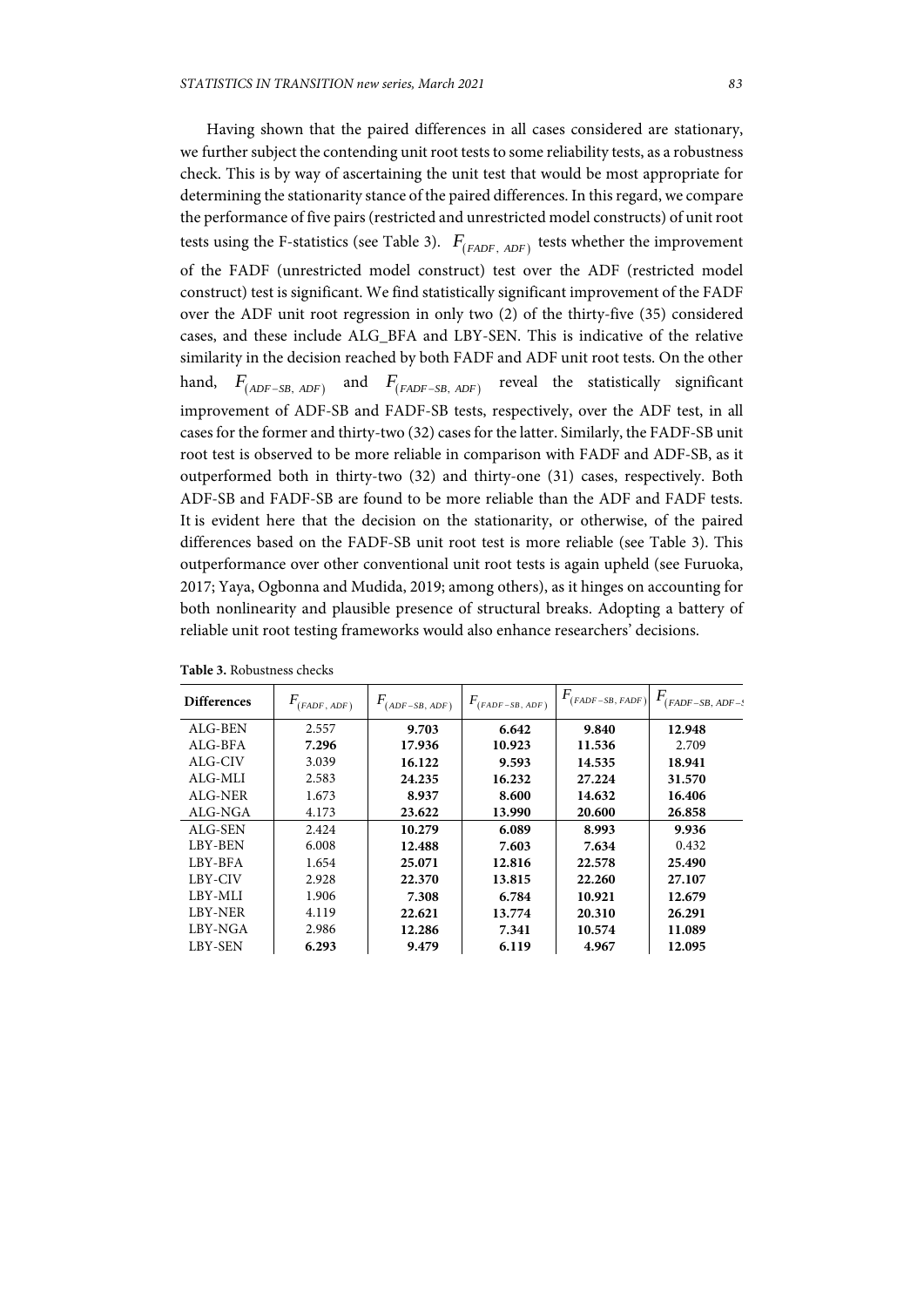| <b>Differences</b> | $F_{\text{(FADF, ADF)}}$ | $F_{\scriptscriptstyle (ADF-SB,\,ADF)}$ | $F_{(FADF-SB,\,ADF)}$ | $F_{\text{(FADF-SB, FADF)}}$ | $F_{(FADF-SB, ADF-\frac{1}{2})}$ |
|--------------------|--------------------------|-----------------------------------------|-----------------------|------------------------------|----------------------------------|
| EGY-BEN            | 2.555                    | 25.177                                  | 13.849                | 22.944                       | 26.457                           |
| EGY-BFA            | 1.354                    | 15.395                                  | 4.469                 | 7.253                        | 8.917                            |
| EGY-CIV            | 1.878                    | 8.517                                   | 7.420                 | 12.142                       | 14.819                           |
| EGY-MLI            | 3.017                    | 22.036                                  | 3.561                 | 3.777                        | 6.931                            |
| <b>EGY-NER</b>     | 3.036                    | 13.503                                  | 7.943                 | 11.589                       | 15.294                           |
| EGY-NGA            | 5.575                    | 6.366                                   | 4.499                 | 2.987                        | 8.900                            |
| EGY-SEN            | 1.828                    | 26.046                                  | 16.761                | 29.642                       | 32.872                           |
| <b>MOR-BEN</b>     | 1.291                    | 13.936                                  | 5.821                 | 9.900                        | 11.622                           |
| MOR-BFA            | 4.386                    | 16.212                                  | 9.956                 | 13.395                       | 16.305                           |
| MOR-CIV            | 5.538                    | 5.522                                   | 4.309                 | 2.709                        | 5.271                            |
| MOR-MLI            | 2.522                    | 18.042                                  | 10.000                | 15.995                       | 19.826                           |
| <b>MOR-NER</b>     | 4.293                    | 5.299                                   | 8.283                 | 10.649                       | 16.449                           |
| MOR-NGA            | 2.528                    | 29.767                                  | 19.902                | 34.004                       | 39.257                           |
| <b>MOR-SEN</b>     | 1.357                    | 13.372                                  | 6.510                 | 11.125                       | 13.008                           |
| <b>TUN-BEN</b>     | 4.671                    | 19.541                                  | 12.112                | 16.680                       | 20.311                           |
| TUN-BFA            | 2.663                    | 9.690                                   | 6.512                 | 9.475                        | 12.865                           |
| <b>TUN-CIV</b>     | 1.884                    | 16.820                                  | 10.960                | 18.726                       | 21.255                           |
| <b>TUN-MLI</b>     | 4.300                    | 6.060                                   | 9.386                 | 12.529                       | 18.181                           |
| <b>TUN-NER</b>     | 1.943                    | 28.841                                  | 18.389                | 32.440                       | 35.624                           |
| <b>TUN-NGA</b>     | 1.255                    | 16.276                                  | 6.246                 | 10.757                       | 11.711                           |
| <b>TUN-SEN</b>     | 4.502                    | 20.916                                  | 13.416                | 19.129                       | 25.502                           |

**Table 3.** Robustness checks (cont.)

Note: In bold denotes the significance of F tests at a 5% level. For more details about these tests, see Furuoka (2017).

Consequent upon the reliability of the decision reached using FADF-SB and ADF-SB unit root tests, the stationarity stance of the paired differences in life expectancy between African countries is upheld. By implication, the paired differences exhibit mean-reverting characteristics and the absence of persistence. Consequently, the life expectancy of West African countries have a tendency to converge to those of the North African countries with time.

## **4. Conclusion**

This study set out to examine the stationarity; and by extension, the convergence; of life expectancy in any given pair of a West African country and a Northern counterpart. The study draws from the concept of convergence and catching up theory as proposed by Bernard and Durlauf (1996) and Greasley and Oxley (1997). Consequently, a total of five (5) North African countries and seven (7) West African countries, which amounts to a total of thirty-five possible pairs, were considered. While the North African region is known to have a higher life expectancy, their West counterpart is observed to have a lower life expectancy. Therefore, the interest here is to examine the possibility of the life expectancy of the West African countries to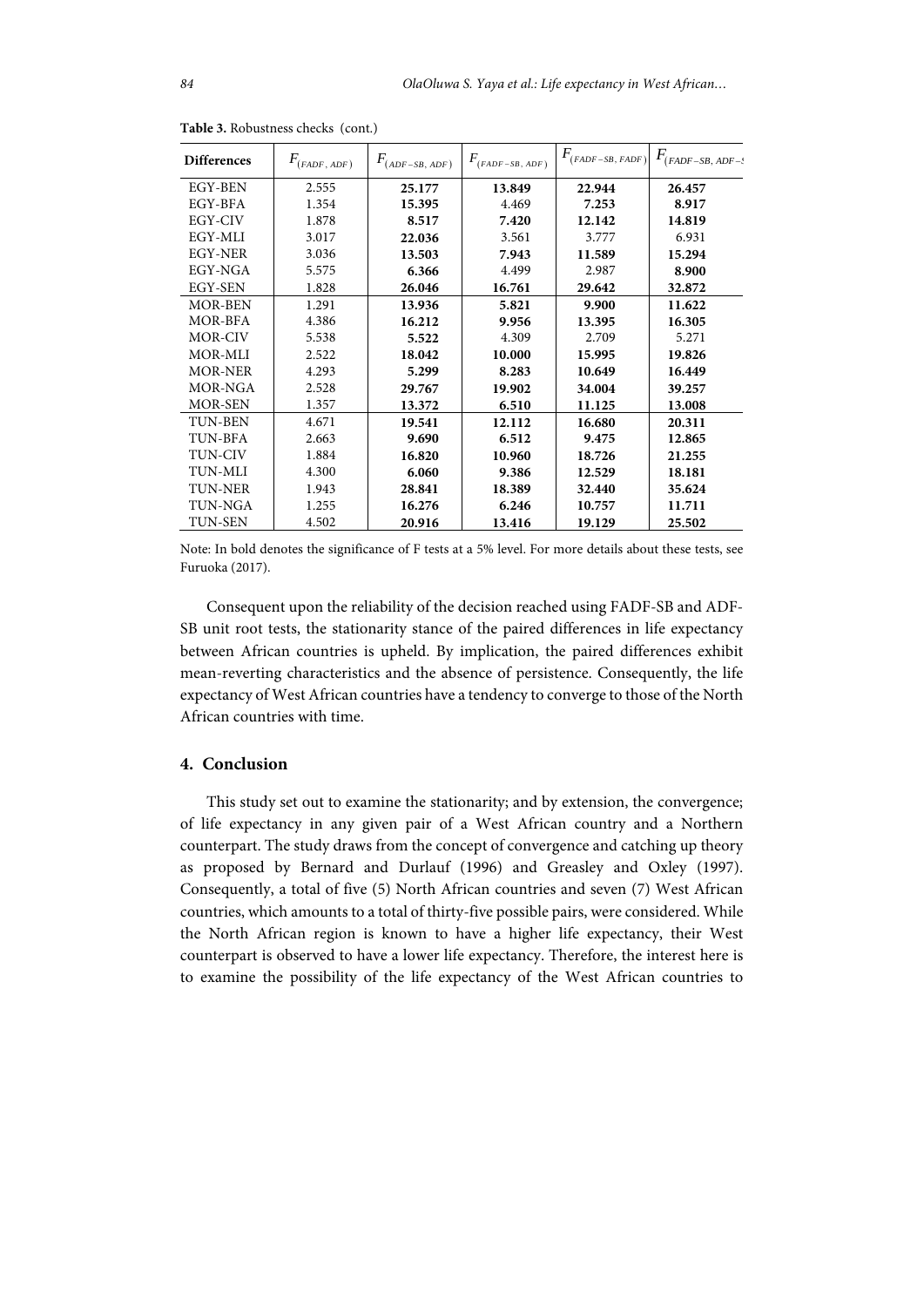converge to those of the North African countries based on the current evolution of the life expectancy time series dynamics. The difference between the log-transformed life expectancy rates of the country pairs is subsequently subjected to a battery of unit root testing frameworks.

In achieving this, we consider a battery of unit root tests, which is good practice as suggested by several extant literature (Yaya, Ogbonna and Atoi, 2019 and Yaya, Ogbonna, and Mudida, 2019). This battery of unit testing frameworks include the classical ADF test, ADF with structural breaks (ADF-SB) and the Fourier-based ADF tests – FADF and FADF-SB. These were all applied on the obtained differences, which resulted in some interesting results. We find the classical ADF to reject the stance of a unit root in fewer cases, compared to the other unit root testing frameworks. A notable feature is the significant influence of accounting for structural breaks, especially, whenever they exist. We find FADF-BP and ADF-SB to consistently out-perform the classical ADF and FADF unit root tests that failed to account for structural breaks. However, we do not jump to draw rash decisions on these performances, as we further subject the results to some reliability tests. This draws from the F-statistics employed to compare the contending unit root testing model framework. Evidently, we find the FADF-SB to be most preferred, given its simultaneous incorporation of a Fourier function and accounting for structural breaks. Convincingly, we state here that the FADF-SB unit root testing framework is the most reliable in testing for the stationarity stance of the difference in life expectancy of any pair of countries.

Imperatively, the life expectancy of West African countries is most likely to converge to and catch up with the life expectancy of the North African countries. This stance is key for policymakers, as they make policy decisions that affect the lives of people in these countries. The information herein contained could spur governments of West African nations to pay greater attention to their economic growth and development, political stability, and security of life and property of their citizens. Also, the well-being of their citizens must be given utmost priority, through the provision of functional and efficient health and education systems, and the provision and maintenance of social and infrastructural facilities. Furthermore, public enlightenment campaigns on the dangers of risky health behaviours should be intensified and sustained. However, higher life expectancy may also have its own health implications, which need to be taken into consideration. These may include an increased risk of agerelated diseases among the elderly, dementia, and physical disabilities. Policies should, therefore, be put in place to increase the quality of life of the elderly, so that achieving longevity does not become a burden on the health of the citizens.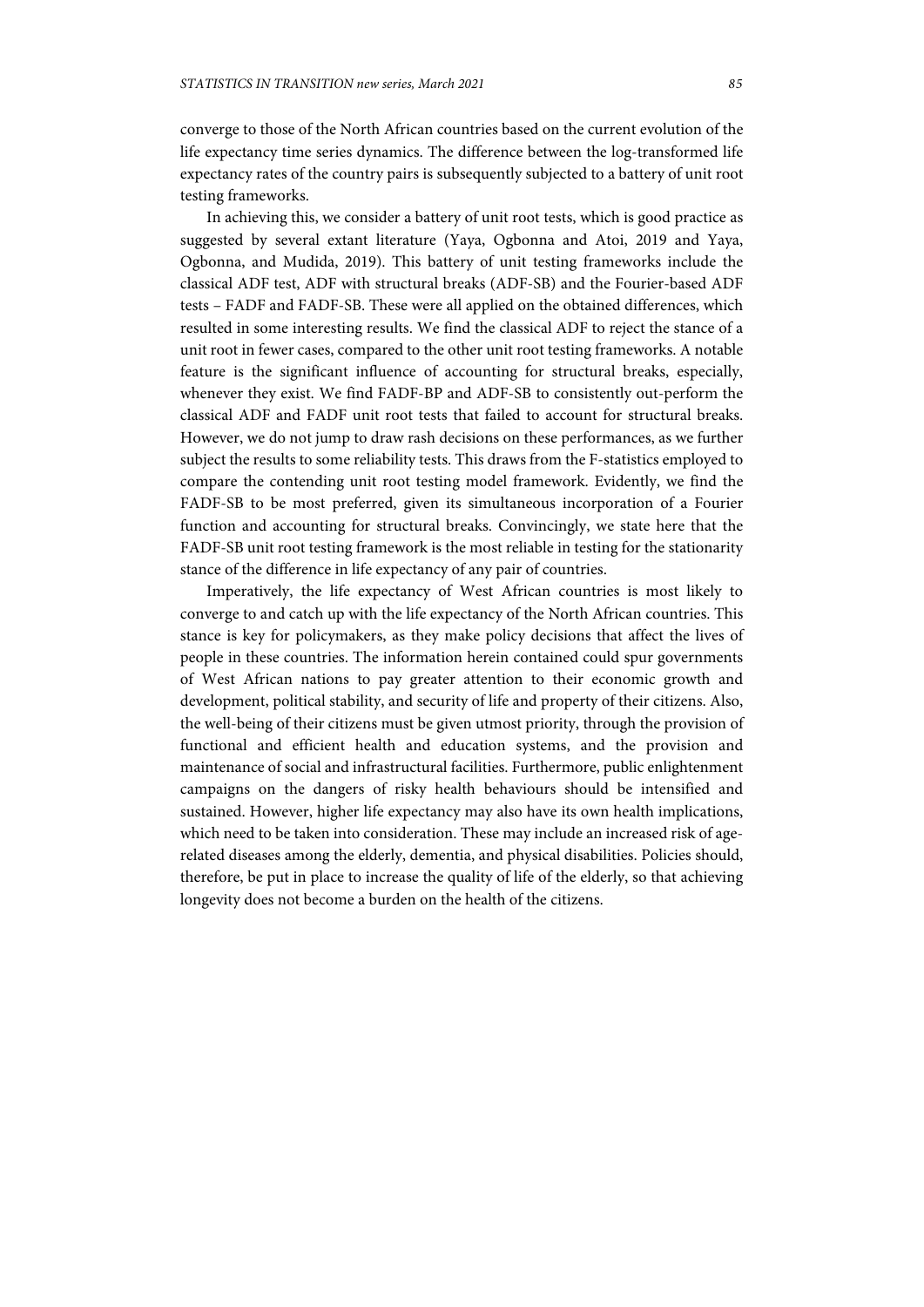## **References**

- ABORİGİNAL AND TORRES STRAİT ISLANDER HEALTH PERFORMANCE FRAMEWORK (HPF), (2012). Tier 1- Life expectancy and wellbeing, Available Online: https://www.health.gov.au, Accessed on March 2, 2019.
- BARTHOLD JONES, J.A., LENART, A. and BAUDISCH, A., (2018). The complexity of the relationship between life expectancy and overlap of lifespans, PLoS ONE 13(7), e0197985,

https://doi.org/10.1371/journal.pone.0197985.

- BERNARD, A. B., DURLAUF, S. N., (1996). Interpreting tests of the convergence hypothesis. Journal of Econometrics, 71, pp. 161–173.
- CUÑADO, J., PÉREZ DE GRACIA, F., (2006). Real convergence in Africa in the second-half of the 20th century. Journal of Economics and Business, 58(2), pp. 153–167, doi:10.1016/j.jeconbus.2005.07.002.
- DICKEY, D. A., FULLER, W. A., (1979). Distribution of the Estimators for Autoregressive Time Series with a Unit Root. Journal of the American Statistical Association, 74, pp. 427–431.
- ENDERS, W., LEE, J., (2012a). A unit root test using a Fourier series to approximate smooth breaks. Oxford Bulleting of Economics and Statistics, 74, pp. 574–599.
- ENDERS, W., LEE, J., (2012b). The flexible Fourier form and Dickey-Fuller-type unit root tests. Economic Letters, 117, pp. 196–199.
- FURUOKA, F., (2017). A new approach to testing unemployment hysteresis. Empirical Economics, 53(3), pp. 1253–1280.
- GREASLY, D., OXLEY, S., (1997). Time-series based tests of the convergence hypothesis: Some positive results. Economic Letters, 56, pp. 143–147.
- KONTIS, V., BENNETT, J. E., MATHERS, C. D., LI, G., FOREMAN, K. and EZZATI, M., (2017). Future life expectancy in 35 industrialised countries: projections with a Bayesian model ensemble, Lancet, 389(10076), pp. 1323–1335, DOI: 10.1016/S0140-6736(16)32381-9.
- MONDAL, N. I., SHITAN, M., (2013). Impact of Socio-Health Factors on Life Expectancy in the Low and Lower Middle Income Countries. Iranian Journal of Public Health, 42(12), pp. 1354–1362.
- NMETH, L., MISSOV, T. I., (2018). Adequate life-expectancy reconstruction for adult human mortality data, PLoS ONE 13(6), e0198485, https://doi.org/10.1371/journal.pone.0198485.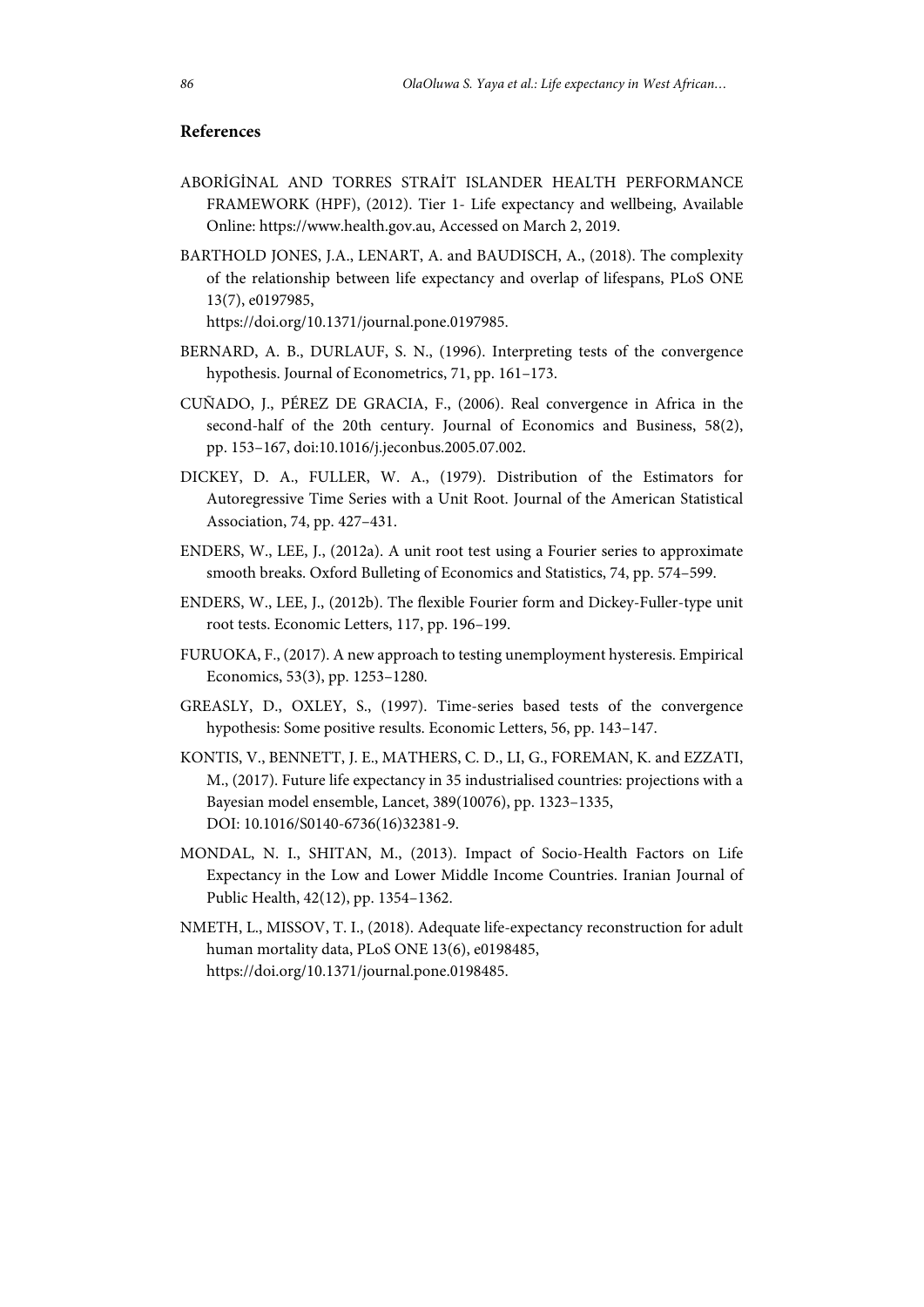- NKALU, C. N., EDEME, R. K., (2019). Environmental Hazards and Life Expectancy in Africa: Evidence from GARCH Model, SAGE Open pp. 1–8, DOI: 10.1177/2158244019830500.
- ORTIZ-OSPINA, ESTEBAN, (2017). "Life expectancy"- What does this actually mean? Our World in Data, Available Online: https://ourworldindata.org, Accessed on March 2, 2019.
- OTEKUNRIN, O. A., OTEKUNRIN, O. A., MOMOH, S. and AYINDE, I. A., (2019a). How far has Africa gone in achieving the zero hunger target? Evidence from Nigeria. Global Food Security 22, pp. 1–12, https://doi.org/10.1016/j.gfs.2019.08.001.
- OTEKUNRIN, O. A., MOMOH, S., AYINDE, I. A. and OTEKUNRIN, O. A., (2019b). How far has Africa gone in achieving sustainable development goals? Exploring African dataset, Data in Brief 27:104647, https://doi.org/10.1016/j.gfs.2019.08.001.
- PASCARIU, M. D., CANUDAS-ROMO, V. and VAUPEL J. W., (2018). The doublegap life expectancy forecasting model. Insurance: Mathematics and Economics 78, pp. 339–350, https://doi.org/10.1016/j.insmatheco.2017.09.011.
- PERRON, P., VOGELSANG, T. J., (1992). Non-stationarity and level shifts with an application to purchasing power parity. Journal of Business, Economics and Statistics, 10(3), pp. 301–320.
- STATISTICA, (2018). Life Expectancy in Europe, Available Online: www.statista.com, Accessed March 2, 2019.
- STATISTICA, (2018). Life Expectancy in Africa, Available Online: www.statista.com, Accessed June 22, 2020.
- STEVENS, E. R., ZHOU, Q., TAKSLER, G. B., NUCIFORA, K. A., GOUREVITCH, M. and BRAITHWAITE, R. S., (2019). An alternative mathematical modeling approach to estimating a reference life expectancy. MDM Policy & Practice, pp. 1–12, DOI: 10.1177/2381468318814769.
- UCHENDU, F. N., (2018). Hunger influenced life expectancy in war-torn Sub-Saharan African countries. Journal of Health, Population and Nutrition 37, 11, https://doi.org/10.1186/s41043-018-0143-3.
- UNITED NATIONS. DEPARTMENT OF ECONOMIC AND SOCIAL AFFAIRS, POPULATION DIVISION, (2019). World Mortality 2019: Data Booklet (ST/ ESA/SER.A/436),

https://www.un.org/en/development/desa/population/publications/pdf/mortality/ WMR2019/WorldMortality2019DataBooklet.pdf.